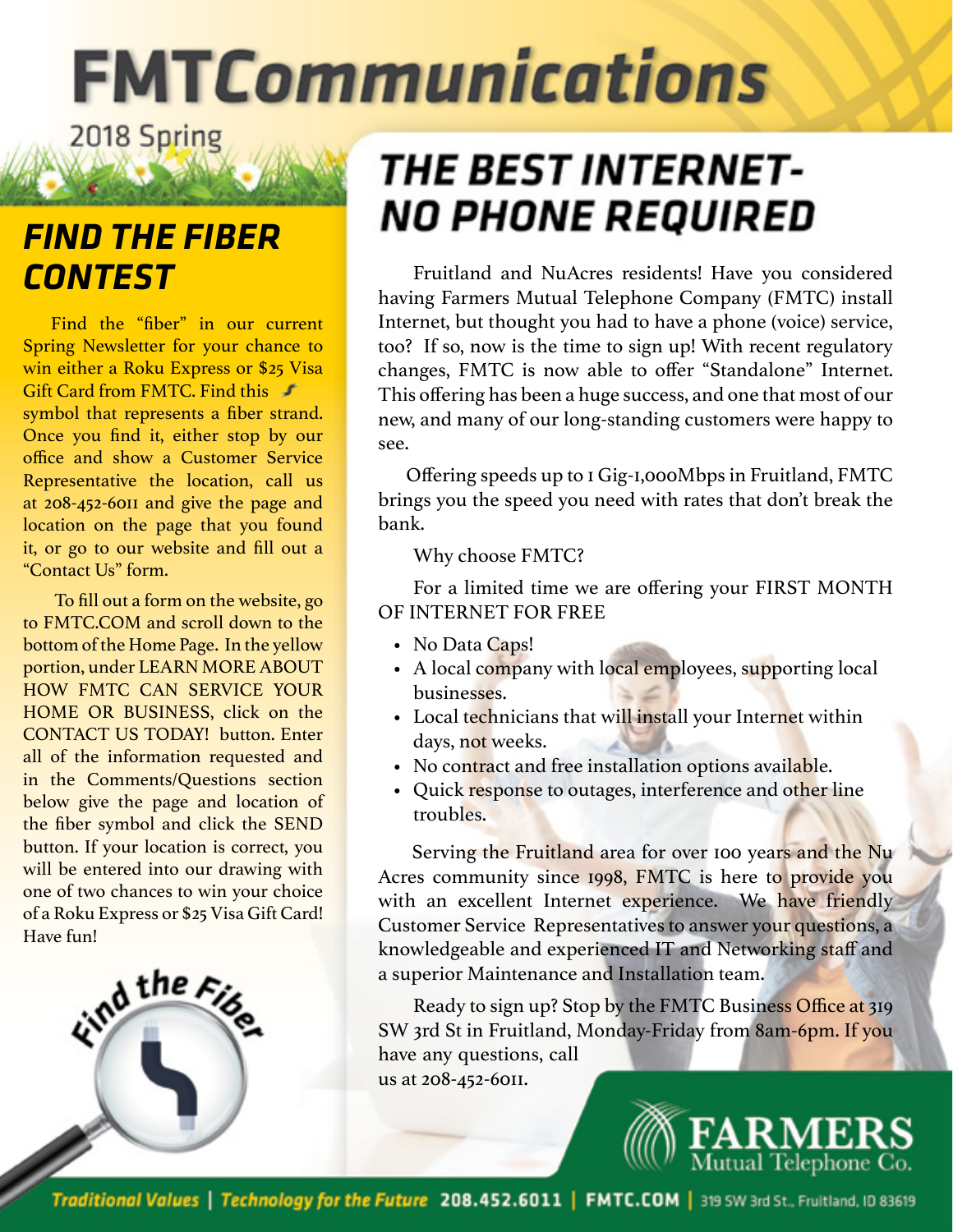## *FROM DAN'S DESK*



**Dan Greig** *General Manager*

Hello customers, friends, and neighbors. Welcome to the Spring 2018 edition of the FMTC newsletter. We're doing something a little different with this newsletter. If you have been a customer of ours for any length of time you will already know that we have been doing our best to keep you informed about what is going on at

Farmers Mutual Telephone Company (FMTC) as we continue to grow in an industry that is increasingly technology driven. We have distributed our newsletter usually about three times each year to our FMTC customers and the feedback we get tells us that it has been appreciated. Sometimes though, the feedback is along the line of "I didn't know you did that", which is of course one of the reasons we need to keep sending out the newsletter, as well as continuing our other marketing methods.

With this newsletter we decided it was time to reach out beyond our FMTC customer list and inform everyone in the Fruitland and Nu Acres serving area that we have the technology that you need for today's

communication and Internet speeds for today, as well as the future. We are ramping up our Fiber Optic construction in several of our exchange areas in an effort to make those higher Internet speeds available to everyone. As we go through this year you will continue to see our contractors placing orange colored conduit and fiber optic cable to many homes and businesses. Not only will this provide for faster Internet speeds, but studies have shown that it also makes for increased property values.

Farmers Mutual Telephone Company continues to be your one stop provider for all of your communications needs. Our offerings include traditional telephone service, and High Speed Internet. We also offer Voice over Internet Protocol (VoIP) with free long distance calling up to 500 minutes monthly within the continental United States. We sell Business Telephone Systems installed by our Certified Technicians. We have highly qualified Internet technicians performing Computer Repair and virus removal. We also now have a TV offering with View Local Television and we top it all off with friendly local customer service. All of this is available at rates that make sense to your budget.



Add a new service for **FREE**<br>for a limited time.

Now's the time to spring for a new service from Farmers Mutual Telephone Company! Sign up today to start getting any of the services below, and you will receive your first month FREE.\*

- NEW Internet Service
- . NEW VolP Voice (Phone)+
- . NEW View Local TV Over 20 Local Channels+ +available with FMTC Internet Service

### **CALL 208.452.6011 FOR DETAILS!**



Traditional Values | Technology for the Future 208.452.6011 | FMTC.COM | 319 SW 3rd St., Fruitland, ID 83619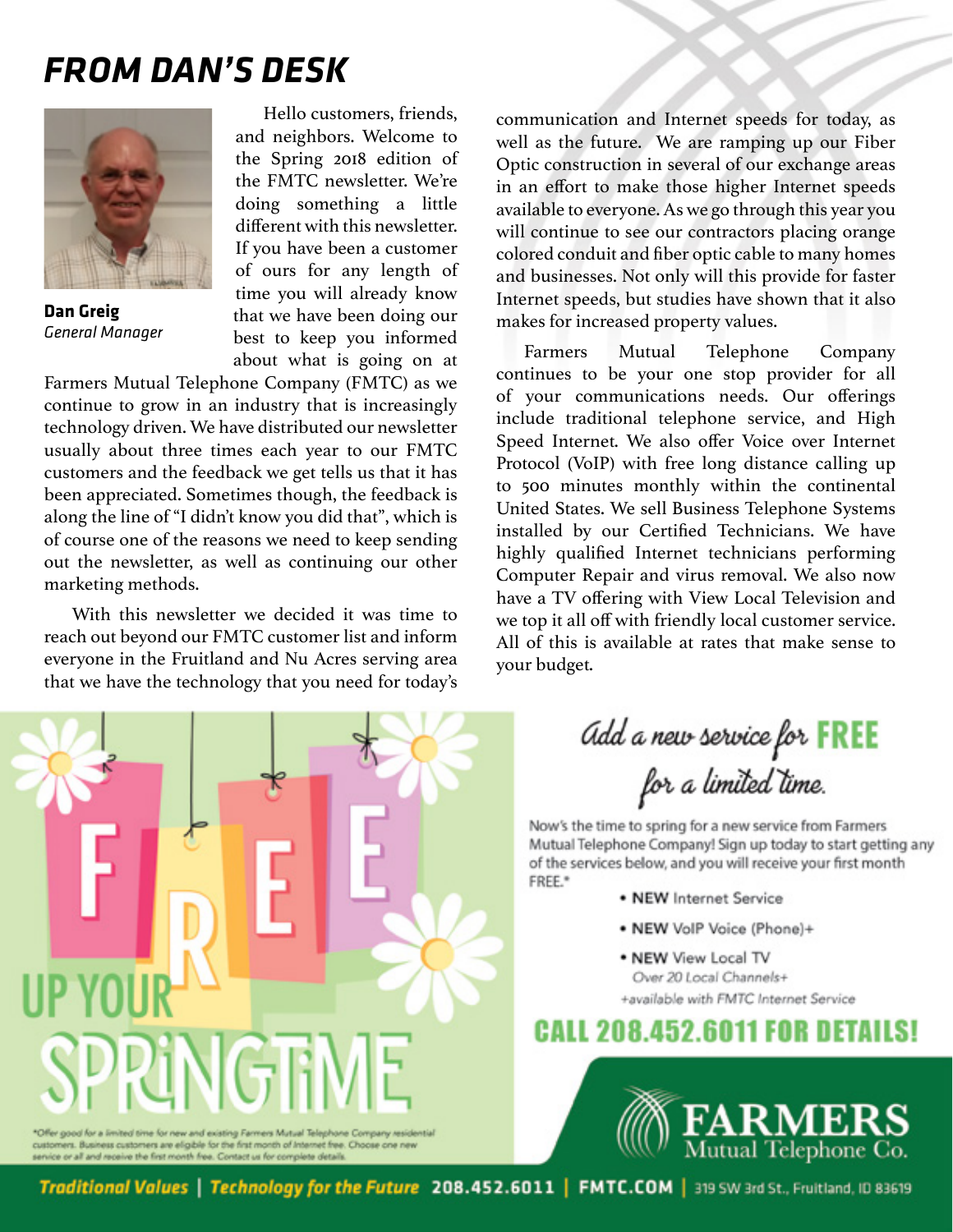# *WOULD YOU LIKE TO SAVE MONEY ON YOUR RESIDENTIAL PHONE BILL?*

#### **Choose VoIP Voice and save money over a traditional landline.**

VoIP (Voice Over Internet Protocol) is an alternative to traditional landline phone service. Instead of phone coming through your landline connection, it is a voice line that comes in through your Internet connection.

Save Money! Traditional residential landlines are approximately \$31 a month plus calling features and long distance. VoIP is approximately \$19 a month and you will receive FREE calling features and the first 500 minutes of long distance each month for FREE!

#### **Common Customer Questions:**

#### *Do I Need To Buy New Phones?*

Not in most cases. With the exception of rotary or very old phones, your current phone should work.

#### *Does my computer need to be on to use my phone?*

No, you will use your phone in the same way.

#### *Will my phone work in the case of a power outage?*

Without a battery backup, your phone line will not work during a power outage. Battery backup options can be purchased through FMTC or you can provide your own.

Questions? Call FMTC today at 208-452-6011.

New customers can sign up at our office, located at 319 SW 3rd St in Fruitland.

 Current customers can call us at 208-452-6011 to schedule an appointment with a technician.





# *Computer Classes are Back!*

After receiving many requests for Computer Classes, FMTC will begin offering them quarterly. Classes will be held next door to our business office in the FMTC Conference Center at 303 SW 3rd St in Fruitland. Customers and the public are welcome but we do request you RSVP so we have proper staff to help those who want to attend. Contact us at 208- 452-6011 and our Receptionist will add you to our attendee list.

#### **• Thursday, April 19th 6pm: BYOD - Bring Your Own Device**

Bring your laptop, tablet or cell phone and any questions you may have. FMTC IT staff will help walk you through your questions.

#### **• Thursday, July 19th 6pm: Windows 10 The Basics & Then some**

Windows 10 brings with it mystery, and many questions. Join us for this basic Windows 10 tutorial and bring any questions you may have.